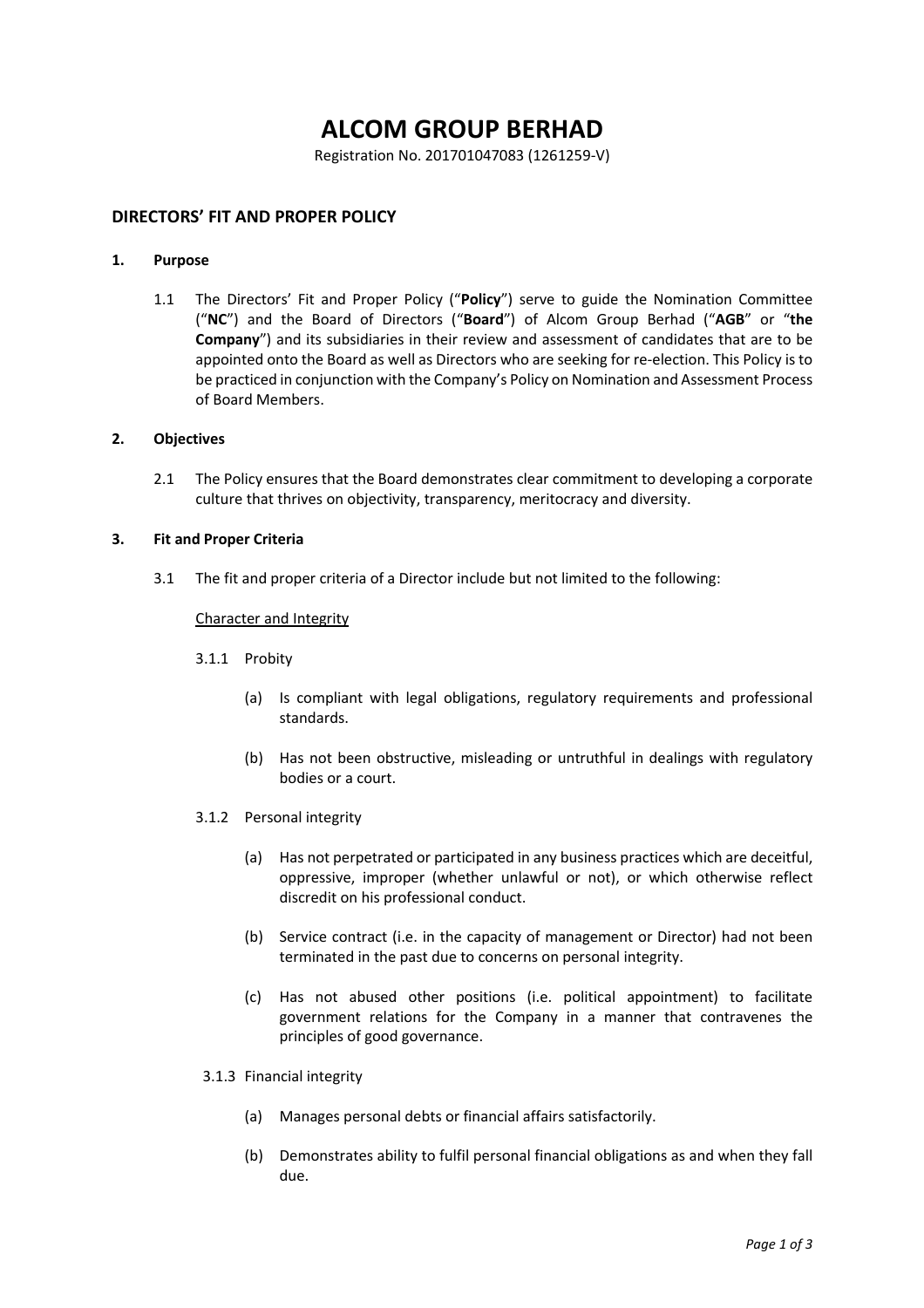#### 3.1.4 Reputation

- (a) Is of good repute in the financial and business community.
- (b) Has not been substantially involved in the management of a business or company which has failed, where that failure has been occasioned in part by deficiencies in that management.

#### Experience and Competence

- 3.1.5 Qualifications, training and skills
	- (a) Possesses education qualification that is relevant to the skill set that the Director is earmarked to bring to bear onto the Board.
	- (b) Has a considerable understanding on the business and workings of a corporation.
	- (c) Possesses general management skills as well as understanding of corporate governance and sustainability issues.
	- (d) Keeps knowledge current based on continuous professional development.
	- (e) Possesses leadership capabilities and a high level of emotional intelligence.
- 3.1.6 Relevant experience and expertise
	- (a) Possesses relevant experience and expertise with due consideration given to past length of service, nature and size of business, responsibilities held, number of subordinates as well as reporting lines and delegated authorities.
- 3.1.7 Relevant past performance or track record
	- (a) Had a career of occupying a high-level position in a comparable organisation, and was accountable for driving or leading the organisation's governance/business performance or operations.
	- (b) Possesses commendable past performance record as gathered from the results of the board effectiveness evaluation

#### Time and Commitment

- 3.1.8 Ability to discharge role having regard to other commitments
	- (a) Able to devote time as a Board member, having factored other outside obligations including concurrent Board positions held by the Director across listed issuers and non-listed entities (including not-for-profit organisations).